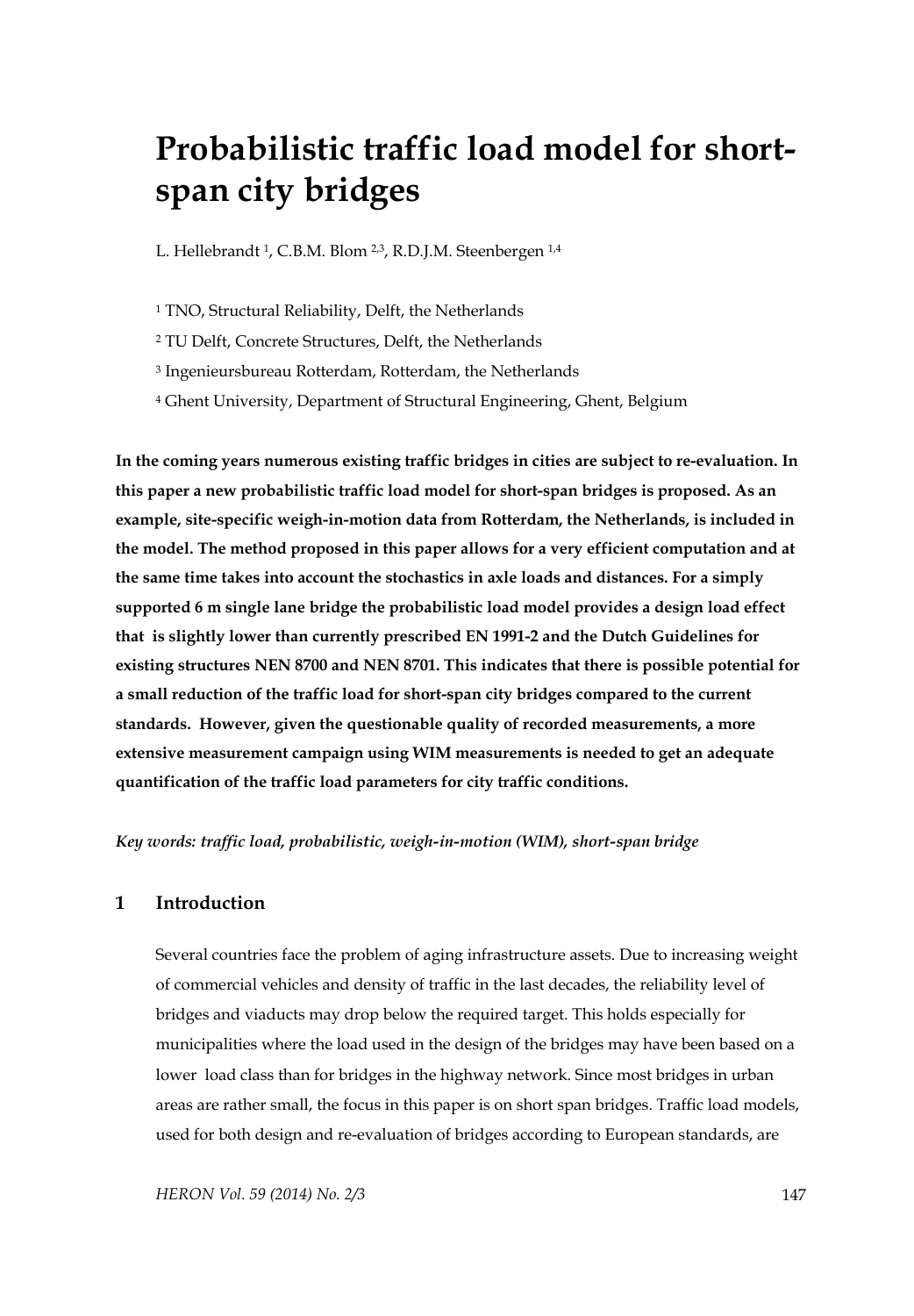based on measurements on highways in the 1980's [Sedlacek *et al*., 2008] and in the case of for example The Netherlands also calibrated to recent measurements on Dutch highways.[Steenbergen, Morales-Nápoles, & Vrouwenvelder, 2012]. The question arises whether these load models are representative for inner city areas. Traffic load data obtained by weigh-in-motion (WIM) measurements has been a typical and accepted method of assessing traffic loading in the past decades, however a correct calibration of the measurement system is required.

In this paper we focus on load effects in the ultimate limit state (ULS). In this case, the load parameter of interest for evaluation of the structural reliability is the maximum load effect for a certain reference period. We will therefore search for the statistical distribution of this load effect, which can be either directly included in a full probabilistic analysis, or can serve as input for determining a design load in a semi-probabilistic calculation. Traffic load models based on WIM data have been developed and used in the past, for example by Enright [2010], Steenbergen, Morales-Nápoles, & Vrouwenvelder [2012] and Kozikowski [2009]. A both practical and sufficiently accurate method to interpret WIM data for short-span bridges is currently not available.

In a "traditional" approach load effects, such as bending moment or shear force, are directly calculated based on the measured traffic data, for example by evaluating the load effects under the measured "stream" of traffic (using the axle loads, axle distances, vehicle distances as registered). Hereafter, block maxima values of the resulting load effects are gathered. As measurement campaigns are limited to a few months or maximum one year, this set of values usually consists of daily or weekly maxima, based on which a statistical distribution for the daily (or weekly) maximum can be determined. To calculate characteristic values of the load effect for the reference period of several years, one must extrapolate from these daily or weekly extreme value distributions. This extrapolation requires assumptions and although the extreme load effect can be determined, the loading scenario (i.e. the parameters of the "extreme" vehicle or vehicles and their location on the bridge) expected to cause this most extreme load effects cannot be identified. A second approach, adapted by Enright & O'Brien [2013], [ O'Brien *et al*., 2012] is a longrun traffic simulation model, which eliminates the need of extrapolation. The simulation is carried out based on probability distributions fitted to relevant parameters of WIM data,

such as axle distances, axle weights, vehicle distances. There are several methods proposed for the statistical description of the vehicle parameters. An overview of related literature is given for example by Enright & O'Brien [2013]. Correlations between relevant parameters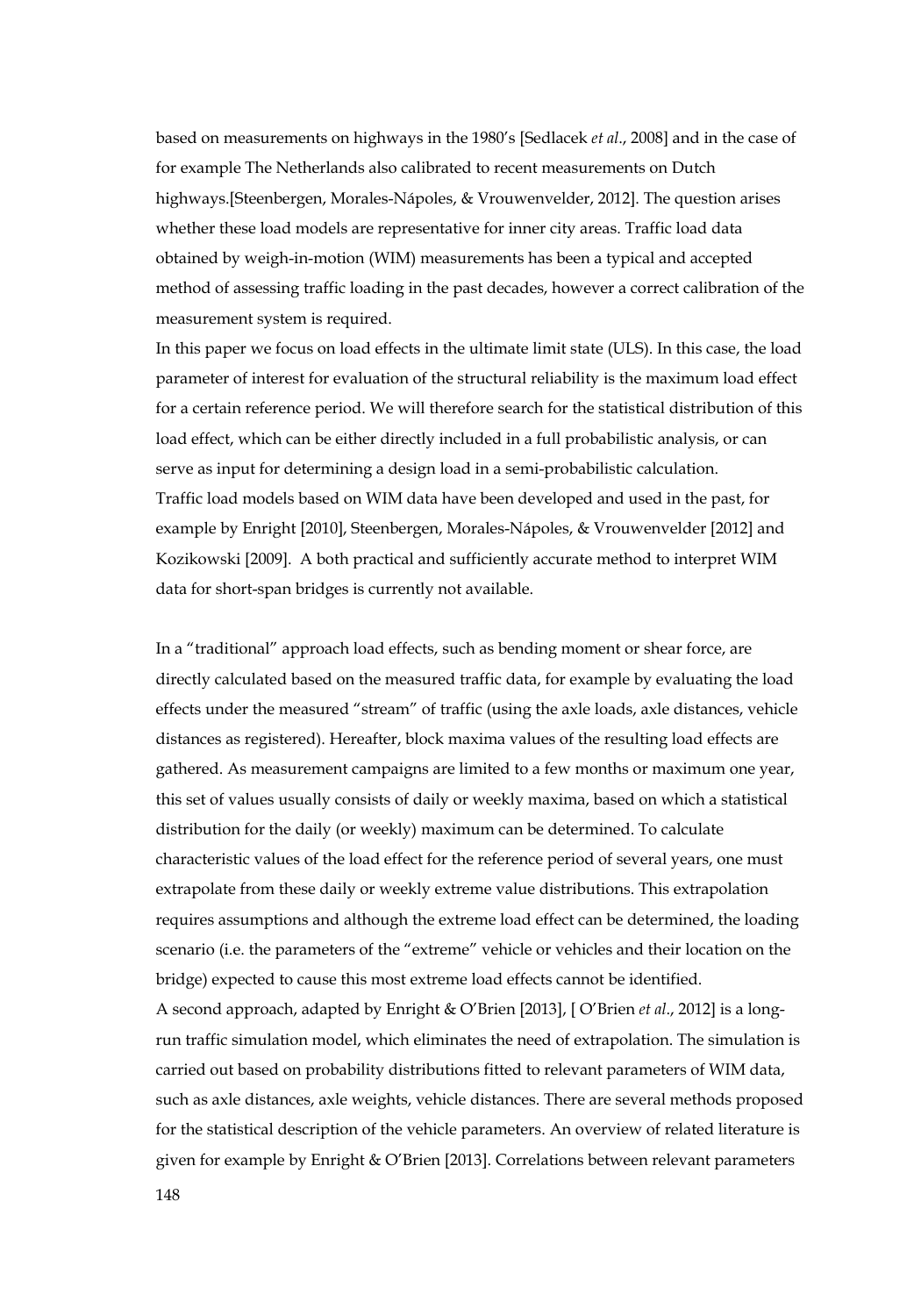of a vehicle are modelled as well. Traffic is then generated using Monte Carlo simulation for several thousands of years. Based on the simulated traffic flow, load effects are calculated and, as the simulation is long-run, a set of values of the maximum load effect for a reference period (e.g. 50 years) can be determined. This can be used for calibrating design loads or as a direct input to a full probabilistic analysis. In the above mentioned research, 1000 years of traffic has been simulated.

The second approach of traffic loading analysis described above [Enright & O'Brien, 2013] has the advantage that the typical loading scenarios causing the extreme load effect(s) can be identified. However, a major disadvantage of this approach, when considering application for a site-specific load model on short-span city bridges, is the complex correlation structure which has to be set up in order to simulate traffic. Furthermore, the procedure necessary to set up this load model is very time-consuming. Besides, detailed modelling of vehicle distances and traffic flows is not expected to significantly increase the accuracy of load effect calculation on short-span inner-city bridges. It is therefore interesting to search for a more practical and fast way to describe local traffic loading conditions using WIM data.

According to the code for existing structures in The Netherlands, NEN 8700, a minimum reference period of 15 years should be used. The background is described in [Steenbergen & Vrouwenvelder, 2010]. The remaining service life is chosen by the owner, the municipality, in this case for existing bridges this is also 15 years. For inner city bridges of EN 1990 Consequence Class 2, the required reliability for the life time in NEN 8700 is  $\beta$  = 2.5; this corresponds to a maximum allowed failure probability of 6 10-3 in the remaining life time. The use of this  $β = 2.5$  is still under discussion, but here it is chosen as a typical example. These values, compared for example to a new design by Eurocode (50 or 100 years reference period with larger reliability indices), are advantageous when looking for the design values of a load, as the corresponding maximum exceedance probabilities are relatively low. There is therefore potential for applying a traffic simulation model. In this paper we propose a novel traffic load model for short-span city bridges . This approach, similarly to that of Enright & O'Brien [2013], has the advantage that several hundred years of traffic can be simulated in a relatively short time, avoiding the need to extrapolate daily or weekly maximum distributions.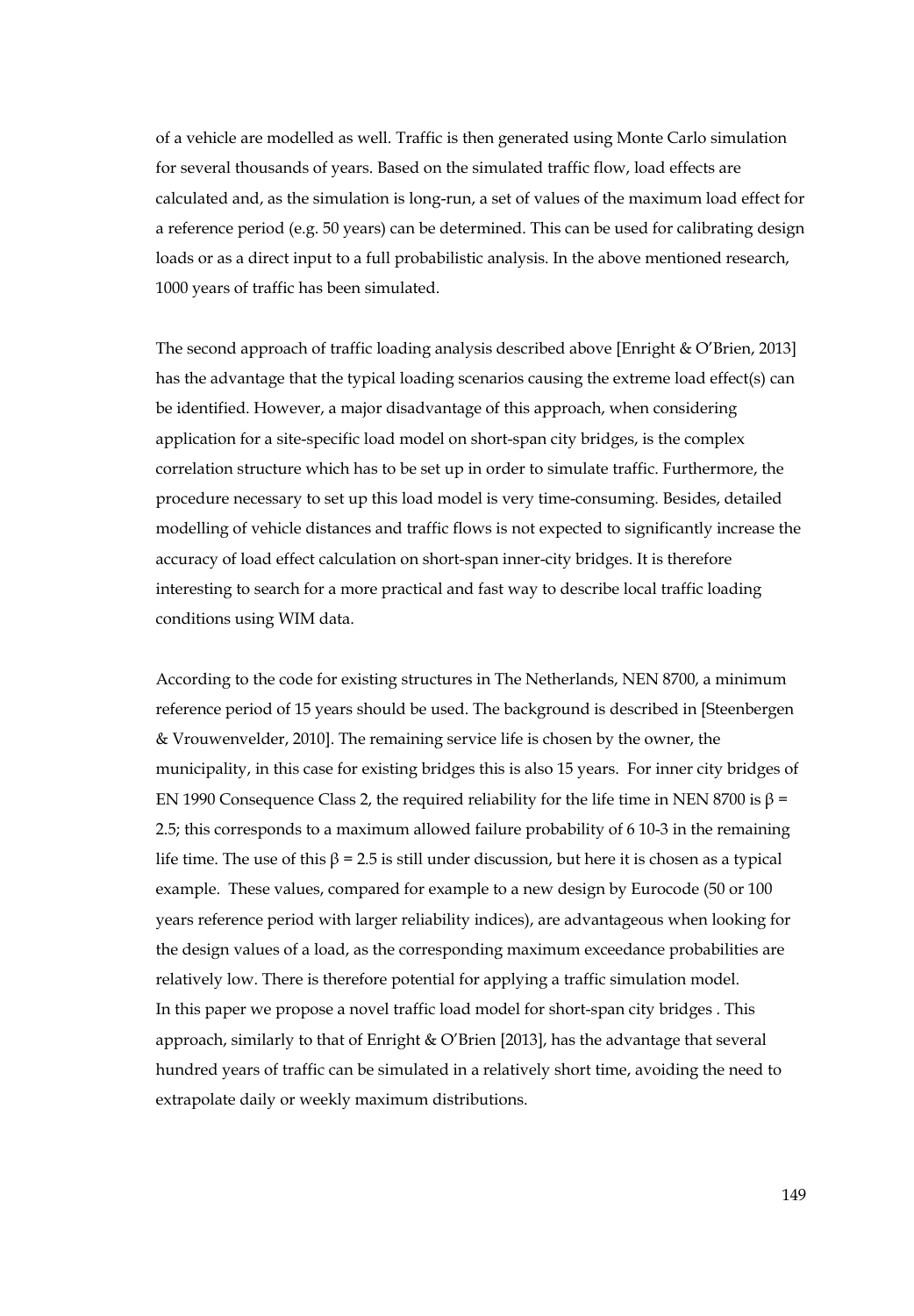In this paper, we first give an overview of the relevant attributes of traffic for bridge loading in the ultimate limit state and present the proposed traffic simulation model in Section 2. In Section 3 we elaborate on the traffic simulation and the process of determining load effects (i.e. bending moment), derived from the previously simulated traffic. Herein, a load-effect maxima distribution is determined for the reference period. In Section 4, load effects based on the standard Eurocode load model (LM 1) are compared to those determined from the probabilistic traffic load model. A summary and conclusions are provided in Section 5. The traffic load model is illustrated on calculations for a 6 m span beam.

## **2 Traffic load model**

#### *2.1 Weigh-in-motion data*

The WIM database used in this research was collected in the city of Rotterdam. Expecting that traffic loads in the city are lower than on highways, the Municipality of Rotterdam initiated a measurement campaign to determine traffic loading on its local bridges. In typical WIM systems today piezo-electric sensors are applied, which are based on the principle of converting stress or strain to proportionate electrical energy. In this measurement campaign a WIM HESTIA measurement system was used, which is capable of determining speed, vehicle length, inter-axle distance, axle weight and gross vehicle weight (GVW). For each passing axle two measurements are registered.

Two relatively heavily loaded (maximum allowed GVW: 80 tons) locations within the city (local road) were chosen, where WIM systems were installed in 2013. The first location was on a descending road directly before traffic lights; the decelerating vehicles distorted the measurements greatly because of the sensitivity of the measurement system for horizontal forces. The second location also suffered from accelerating and braking vehicles. For this reason data from only the second locations was taken into account; also there the calibration of the WIM measurements was questionable but the values were considered to be conservative. The campaign resulted in a database of heavy vehicles corresponding to two months of traffic. A heavy vehicle is defined as a vehicle with a GVW of 3.5 tons or higher. Vehicles with a lower weight are expected not to significantly contribute to the extreme loading situations on the bridge, therefore they are not considered in the data analysis. After pre-processing measurement data, information of 48 586 heavy vehicles, corresponding to two months of measurements, was used.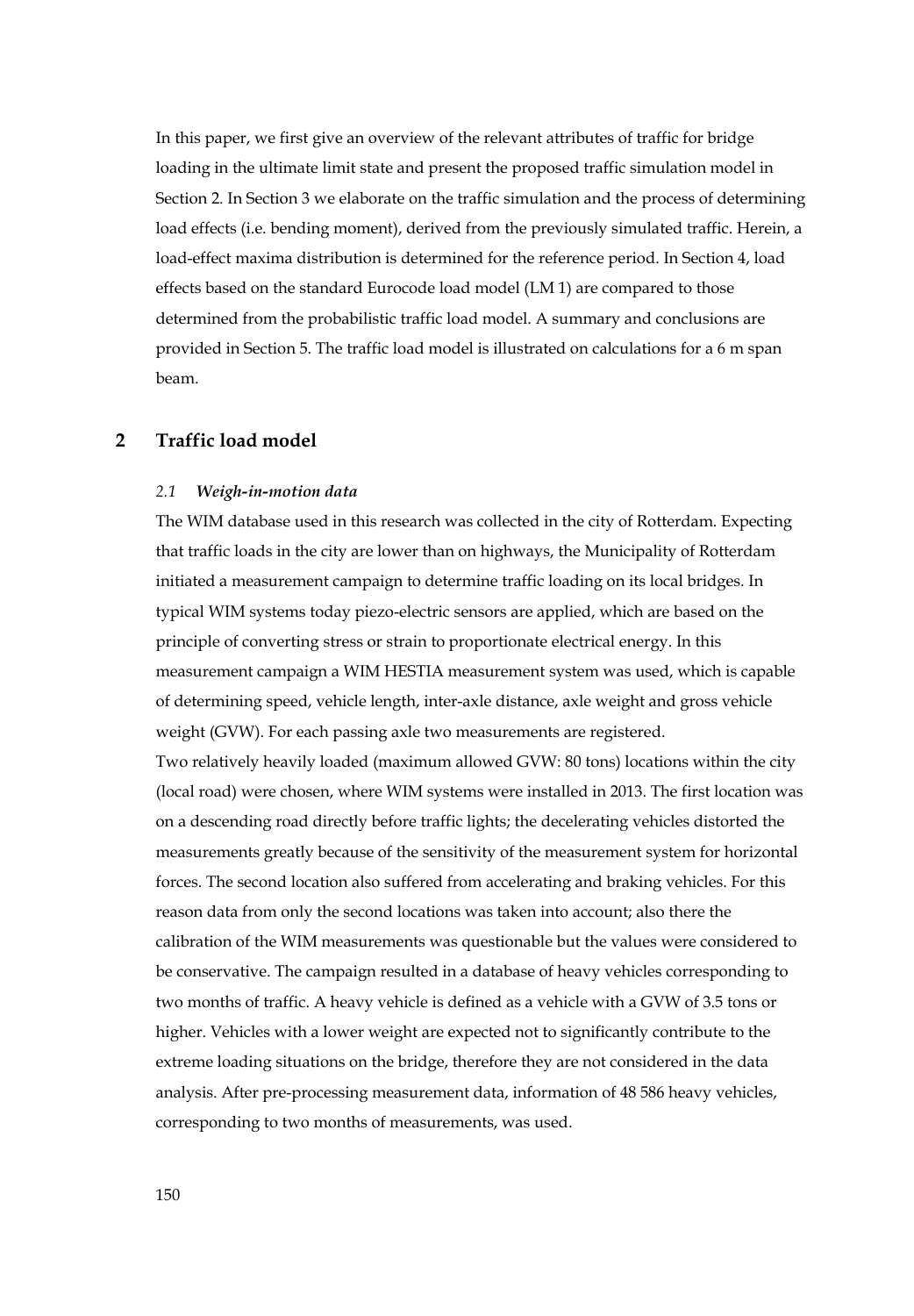The same number of vehicles per unit time is used for the traffic load model developed in this paper, corresponding to about 300 000 heavy (> 3.5 tons) vehicles per year. Figure 1 and 2 give the distribution functions of axle and vehicle weight. In these Figures also the values from the Dutch highway RW16-L from April 2008 are plotted since these were used for the calibration of the National Annex of EN-1991-1-4. However this calibration was not done for short spans and only for spans of 20 m, 50 m, 100 m and 200 m.

## *2.2 Approach for traffic load modelling*

The first of two main aspects within the traffic load modelling is to describe a sequence of heavy vehicles, each characterised by axle loads and axle distances. The second is to determine life-time maxima load effects caused by the sequence of the previously simulated vehicles on a given structure. In the following, we describe this method briefly, while in Section 1 the various steps of the process are discussed in detail. We restrict ourselves to a one-lane bridge or a main girder of a bridge affected by traffic load in one direction. The most relevant principle behind the proposed model is that the governing load effect on a short-span bridge will result from one single heavy-weight



 *Figure 1. Axle load distributions in Rotterdam and RW16-L*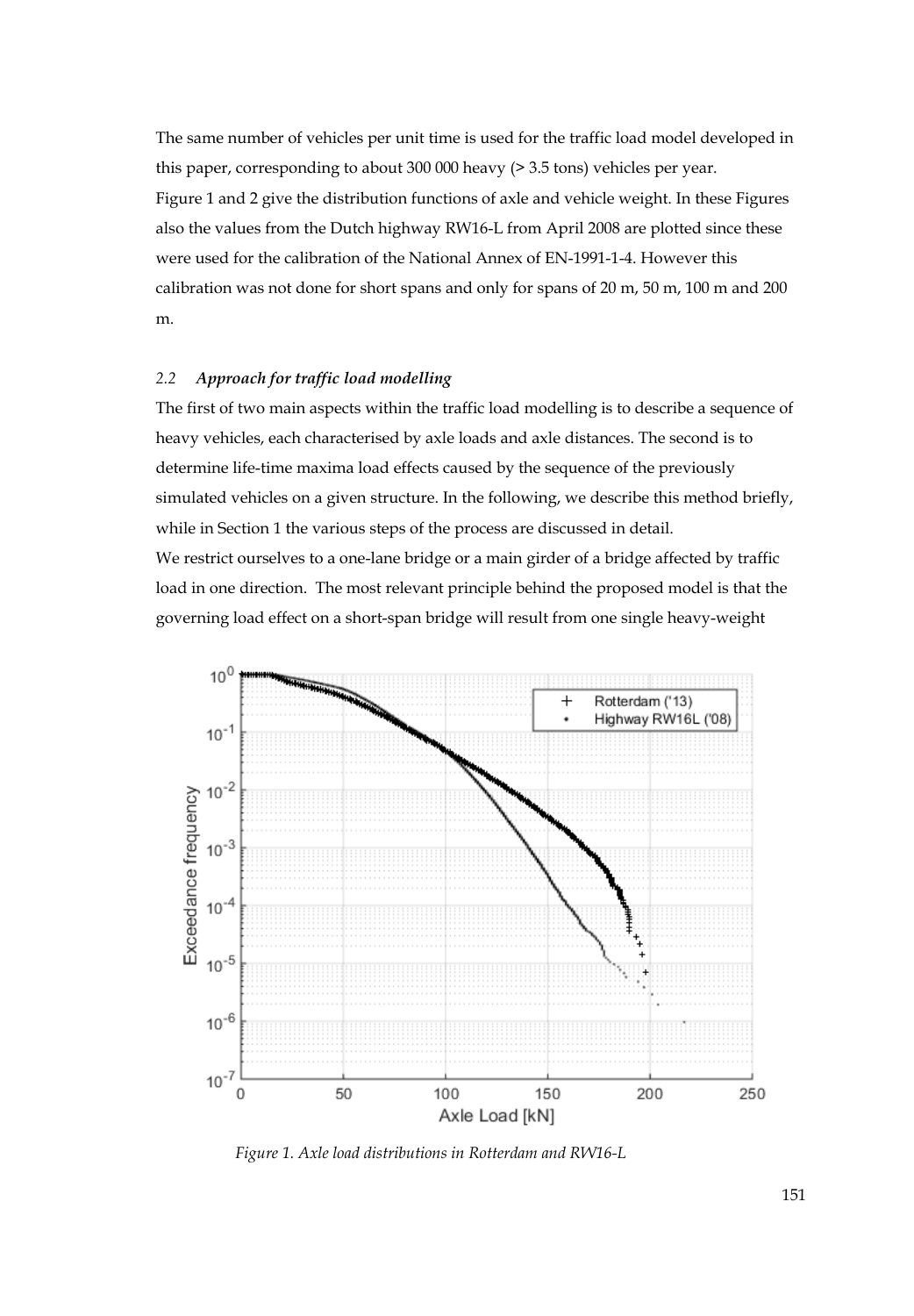

 *Figure 2. Vehicle load distributions in Rotterdam and RW16-L* 

vehicle on the bridge since the bridge (order of magnitude 6-10 m) is small with respect to one truck. As a result, the "sequence" (i.e. order) of vehicles, as well as the inter-vehicle distance can be neglected and the modelling consists of individual heavy vehicles that may pass over the bridge in the reference period.

The basis of the traffic simulation is the data obtained from WIM measurements. With help of this data, relevant truck properties can be described by random variables. Similarly to other traffic load models, such as that of Caprani [2005], the main strategy is to use *vehicle categories*, which we define here by the number of axles. Data analysis and simulation will be carried out within these vehicle categories. We assume that the ratio of various vehicle categories in the traffic stays constant in the reference period.

In the proposed method, vehicles with a GWV possibly higher than the recorded values (2 months) will be simulated, while it is assumed that (significantly) different axle configurations than registered in the measurement period will not appear. The 4-step process is described in the following.

1. The GVW within each category is described using a Gaussian mixture distribution, fitted to the measured data. Within each vehicle category (based on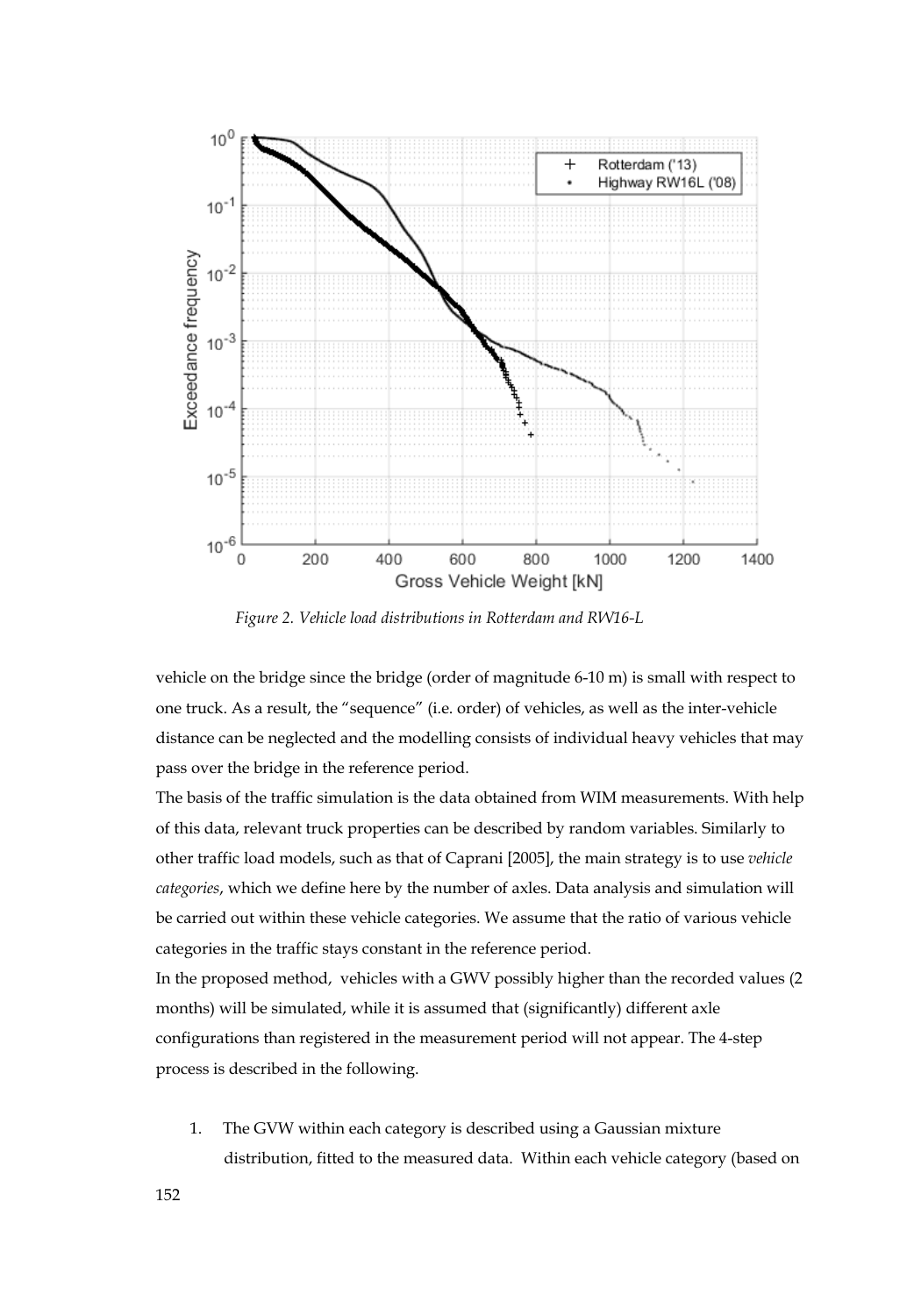number of axles), vehicle weights are simulated based on the distribution fitted to the measured GVW datasets.

2. We define the *vehicle property* (1), which represents the ordered distance of axles and the ratio of the gross vehicle weight carried on each axle.

$$
R_{n,i} = [d_1, d_2, \dots d_{n-1}, a_1, a_2, \dots a_n],
$$
\n(1)

where *n* is the vehicle category; *i* is the index of the registered WIM measurement;  $d_i$  is the axle distance between axles *j* and  $j+1$  and  $a_i$  is the *relative load* on axle *j*. The relative load is defined as that fraction of the total weight that is carried by the axle under consideration. Vehicle properties can directly be determined from WIM measurements. Vehicle properties are sampled randomly from the empirical data and "coupled" to the simulated vehicle weights. This process is carried out separately for vehicle categories.

3. After having obtained a set of vehicles within each vehicle category, we determine and analyse the maximum load effects. In case of using a linear model to describe the relation between load and load effect, we can simplify the process of determining a large number of load effects by calculating the maximum load effect in an arbitrary cross section of a bridge for each vehicle property. The load effect caused by a simulated vehicle can then be obtained as described in (2).

$$
LE_{sim, Ri} = \frac{GVW_{sim}}{GVW_{unit, Ri}} LE_{Ri}
$$
 (2)

Here  $LE_{sim, Ri}$  is the load effect from a simulated truck;  $LE_{Ri}$  is the load effect from a unit-weight truck with the vehicle property Ri; *GVW<sub>sim</sub>* is the simulated GVW and  $GVW_{unit, Ri}$  is the unit GVW.

The principle behind the load-effect simulation is that it is sufficient to know only the GVW and property index of each simulated vehicle and the load effect caused by unit weight trucks of all possible vehicle properties. Instead of calculating a load effect caused by each passing vehicle, significant reduction in the necessary computation time is reached by doing this only for the measured vehicle properties and then 'scaling' the result with the vehicle weight.

4. Finally, to determine the reliability of a structure for the (remaining) service life, the extreme (maximum) value of the load effect within the reference period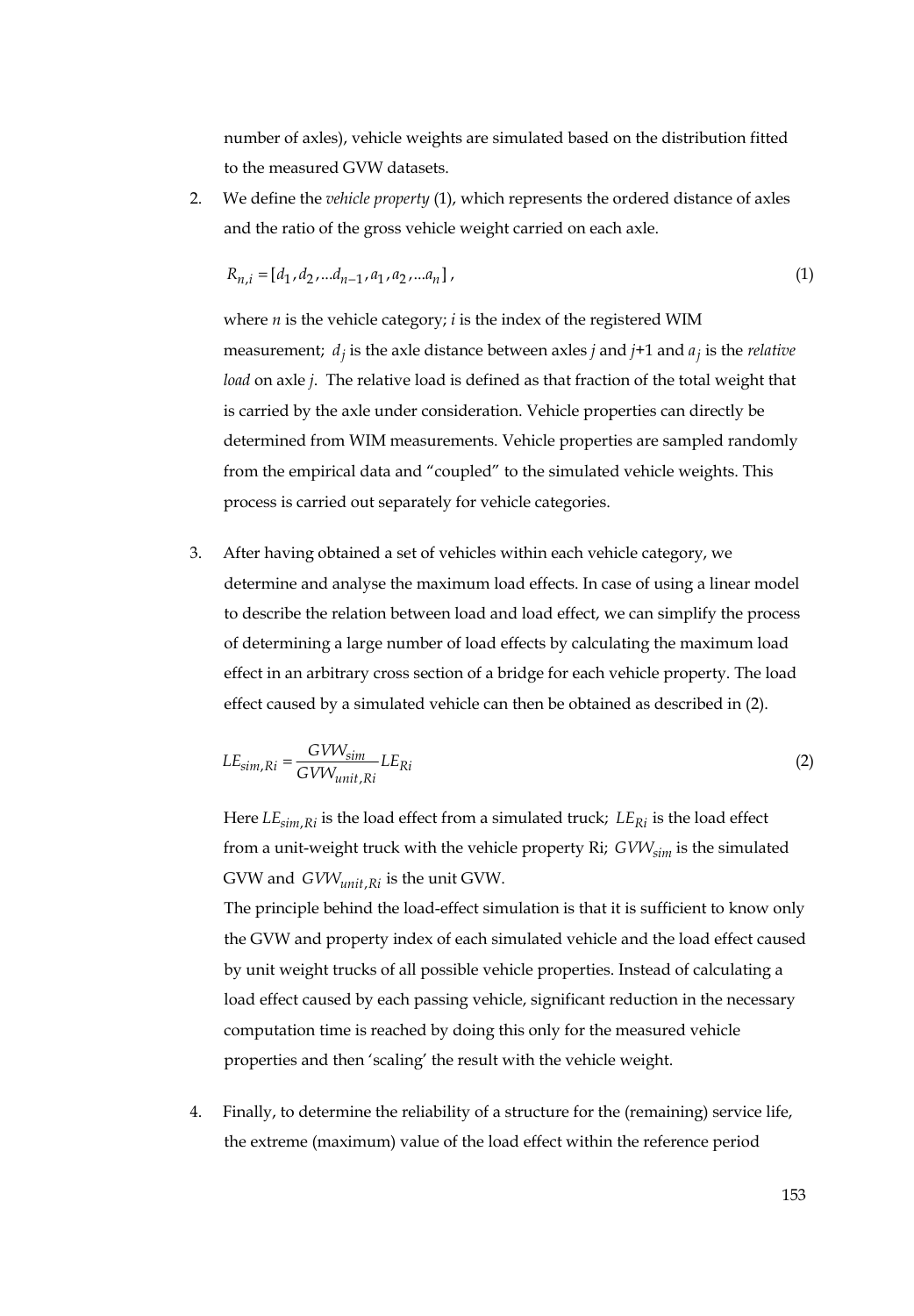should be known. This value is a stochastic quantity itself. With the help of longrun simulations, multiple extreme values for a reference period can be found. Based on these results, the load effect maximum can be approximated by a statistical (extreme value type) distribution.

The resulting extreme value distribution of the life-time maxima load effect can be used to determine design values of the load or to carry out a level II or III reliability analysis on the cross section.

## **3 Traffic- and load effect simulation**

#### *3.1 Simulating vehicle weights*

As basis for the Monte Carlo simulation is it chosen to group vehicles with identical number of axles in one category, defined in 2.2. Per category an analytical distribution function is fitted to the empirical distribution function of the GVW and from that analytical distribution function the GVW is sampled in the Monte Carlo simulation. In the past, statistical distributions of measured GVW-s have been described by bi- or tri-modal normal distributions, for example when calibrating the Eurocodes [Sedlacek *et al*., 2008]. To each category of GVW data multi-modal normal distributions are fitted using the builtin function of MatLab® '*fitgmdist*', the number of components varying between four and ten.

Vehicles with a number of axles above 8 were not included in the model, because only a few of these were recorded, therefore a distribution fit to the GVW-s in these categories could not be done. We investigate whether this may introduce a significant error in the extreme load effect prediction. The heaviest vehicles measured were not the ones with the highest axle number (9, 11 axles). This influence is depicted in Figure 3, where exceedance probability diagrams are plotted for the GVW of all vehicles, based on Gaussian mixture distribution fits. The continuous line is based on measurements of up to 8 axles, while the dashed line corresponds to the total measured population, thus including a few 9 and 11 axle vehicles as well. It can be seen that the influence of these measurements is negligibly small.

#### *3.2 Determining axle loads*

Besides the GVW, the axle loads and position of axles have a significant influence on extreme load effects especially for short bridges. For the load effect, here we choose the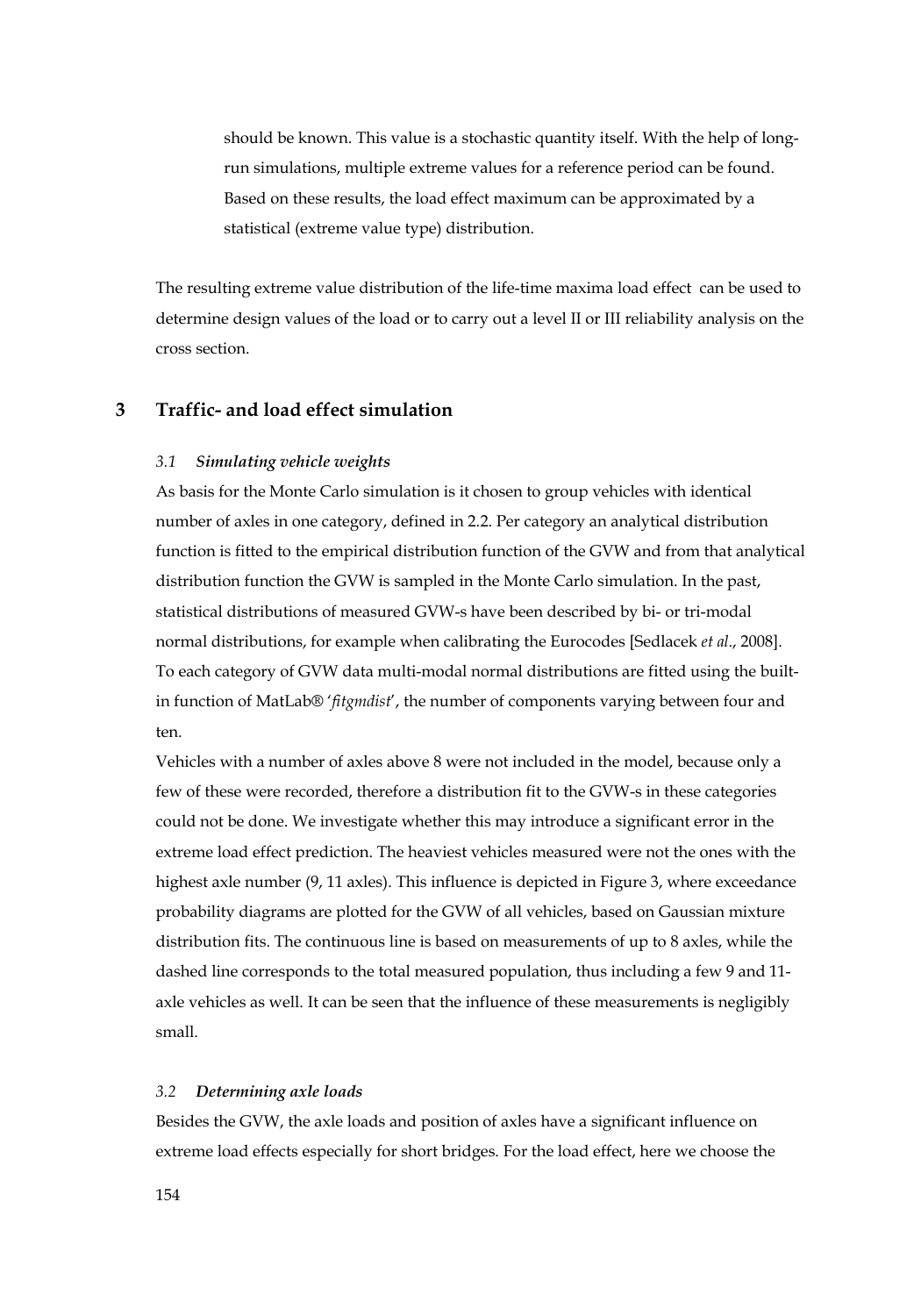

*Figure 3. Exceedance probability of GVW based on statistical distribution of all measurements* 

bending moment in the middle of a simply supported short span beam. It is assumed that the ratio of vehicles with a certain number of axles is and will remain constant for the reference period. Furthermore, it is assumed that the recorded vehicle types give a good description of the expected traffic in the reference period with respect to axle distances and weight distribution among the axles.

It is assumed that the WIM measurements record all vehicle properties that will appear in the reference period of the load with a sufficient precision, i.e. no vehicles with significantly different axle composition or distribution of total weight over the axles will occur. It should be taken into account that the closer two axles are, the larger the correlation is between the magnitude of the load on these axles [Enright, 2010]. By adopting vehicle properties, this aspect is accounted for, in a simplified way. The output of a typical traffic simulation model, which will serve for determining load effects on a bridge, is a set of heavy vehicles described by axle loads and distances. As described in the introduction section, it can be reasonably assumed that on a short bridge (with a span of up to 20 m) of one traffic lane, the inter-vehicle distance will not play a significant role in the loading for the ultimate limit state. The output of the traffic simulation proposed for short bridges is therefore a "matrix" of heavy vehicles, described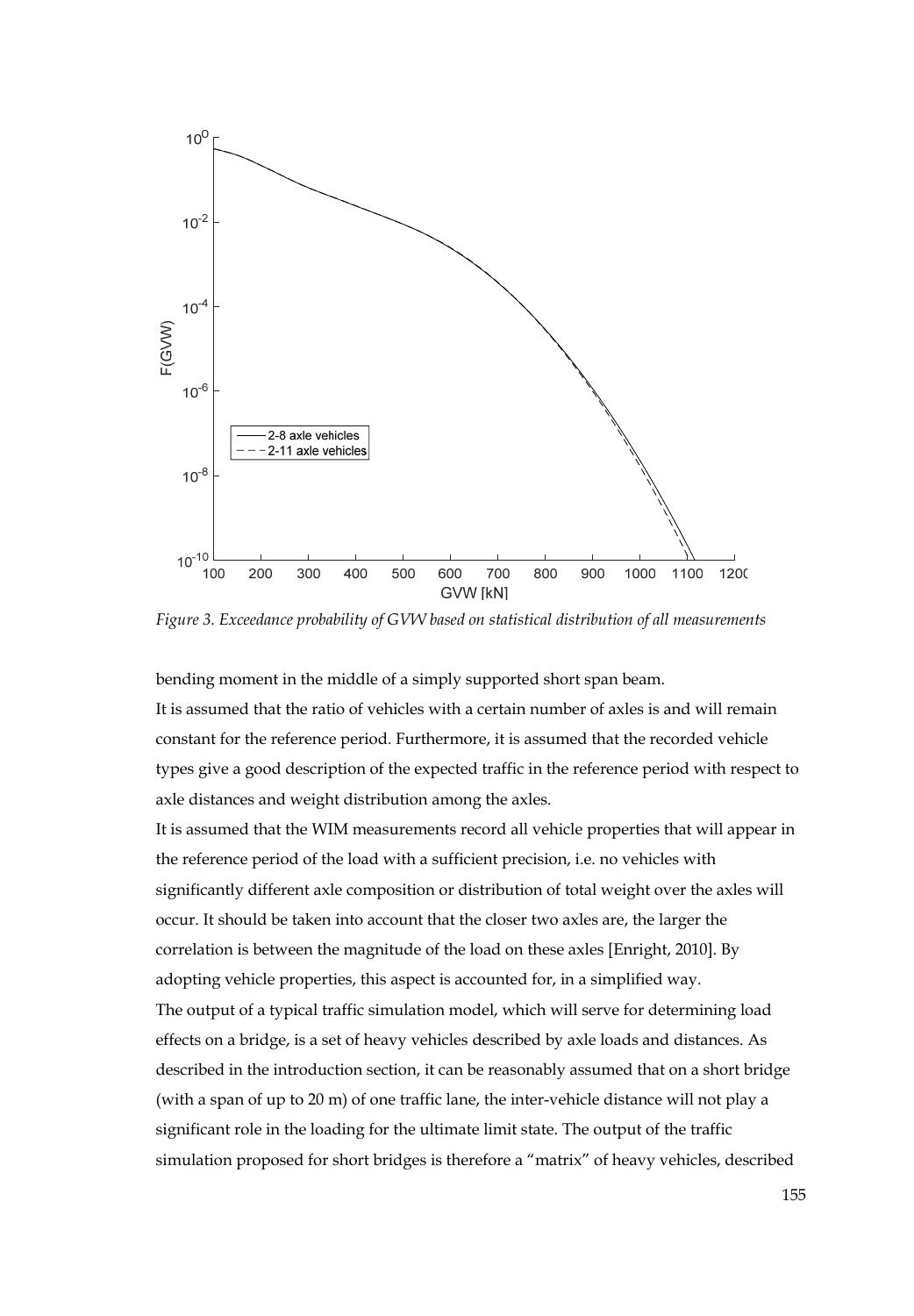by their axle loads. To determine the load effects caused by the vehicles, it is sufficient to consider only the vehicle weight and "property index" of each simulated vehicle. The relevance of this step is saving computational capacity. The method proposed in this paper allows for efficient computation and at the same time takes into account the variability in axle loads and distances.

The main idea behind the simulation model is to couple vehicle properties simulated based on the above mentioned empirical sample space with the GVW-s simulated from the fitted statistical distributions, within each vehicle category. However, the weight distribution amongst the axles is not fully independent of the total weight of the vehicle. An example of this dependence can be seen in Figure 4, within the Vehicle Category 5, where the largest relative axle load is plotted against the GVW for each recorded vehicle. A negative correlation structure can be recognised when visualizing a bi-variate tri-modal Gaussian mixture distribution fit to the data, such as in Figure 4. In practice, this means that the higher the GVW, the lower the fraction of the load on the heaviest loaded axle of the vehicle will be. This can be explained by a more even load distribution amongst axles of



*Figure 4. Scatter plot of measured GVW against highest relative axle load per vehicle, with contour of fitted tri-modal Gaussian mixture. All recorded 5-axle vehicles*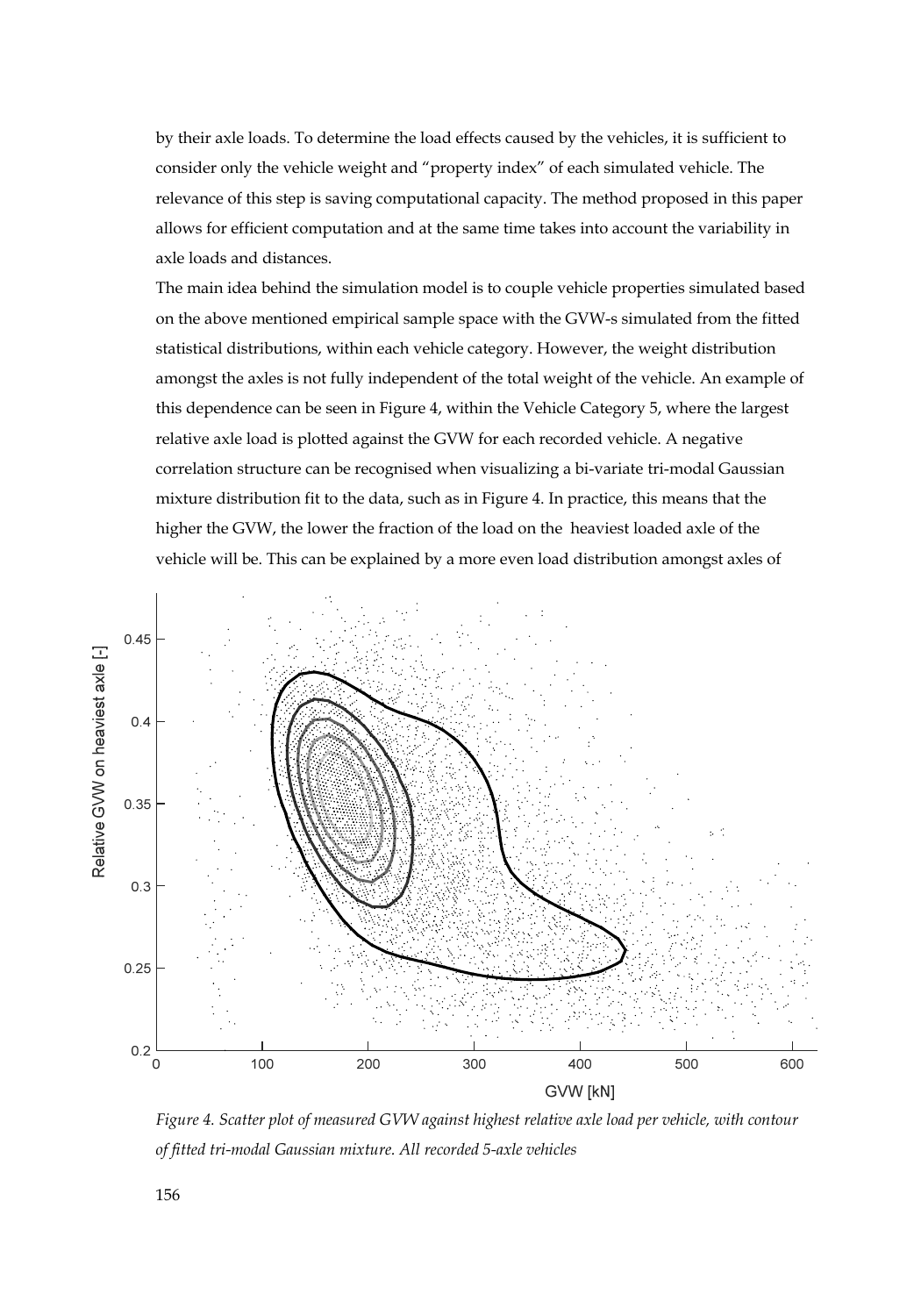fully loaded trucks. The proposed model will account for this dependence, as described below.

In the traffic simulation, first, vehicle weights have been simulated based on the previously defined Gaussian mixture distributions fitted to the GVW datasets, using the Monte Carlo method.

When coupling the simulated vehicle weight with a randomly simulated vehicle property, the relation of the maximum relative axle weight to the magnitude of the GVW should be taken into account, for the reasons explained above.

The following approach is proposed: vehicle properties are divided to sub-categories within each vehicle category, based on the GVW they had appeared with in the measurements. These sub-categories will ensure that for example a simulated GVW of 40 tons does not get "coupled" with a vehicle property that was determined from a vehicle of 5 tons. Thresholds of 100 kN (GVW) are chosen for the sub-categories. An example is visualised in Figure 5: within Vehicle Category 5 a GVW of 345 kN is simulated. The second parameter describing this vehicle, the vehicle property, is then simulated from a sub-category of properties. A subcategory can be the interval where the GVW originally belongs to, in this case the interval [300;400[. The other option, allowing for example for a simulated GVW of 301 kN to be coupled with a vehicle property that was measured on a vehicle of 299 kN, is to sample for a given GVW from the "neighbouring" sub-categories as well. In the case of the GVW of 345 kN this would mean the intervals [200;400[ or [200;500[. The disadvantage of this approach is that due to the different number of measurements in each block, the ratio of various vehicle properties will be distorted in the simulated traffic.

In order to check the influence of the procedure described above, as an example, in Figure 6 the simulated axle loads for Vehicle Category 5 (5 axle vehicle) are compared to the measurements. This vehicle is the most frequent vehicle in the database. In the figure the exceedance probability of the axle loads is plotted. It can be seen that in the tail of the distribution the simulated axle loads overestimate the measurements, indicating a slightly conservative estimate using simulations. It is noted that the simulation does not directly give the value of axle loads, this is calculated simply by multiplying the simulated GVW with the relative axle load fractions belonging to the coupled vehicle property.

#### *3.3 Load effects from simulated traffic*

The approach proposed in this paper allows for an easy simulation of several hundred years of traffic. As the life-time maximum of the load effect is a stochastic quantity in itself,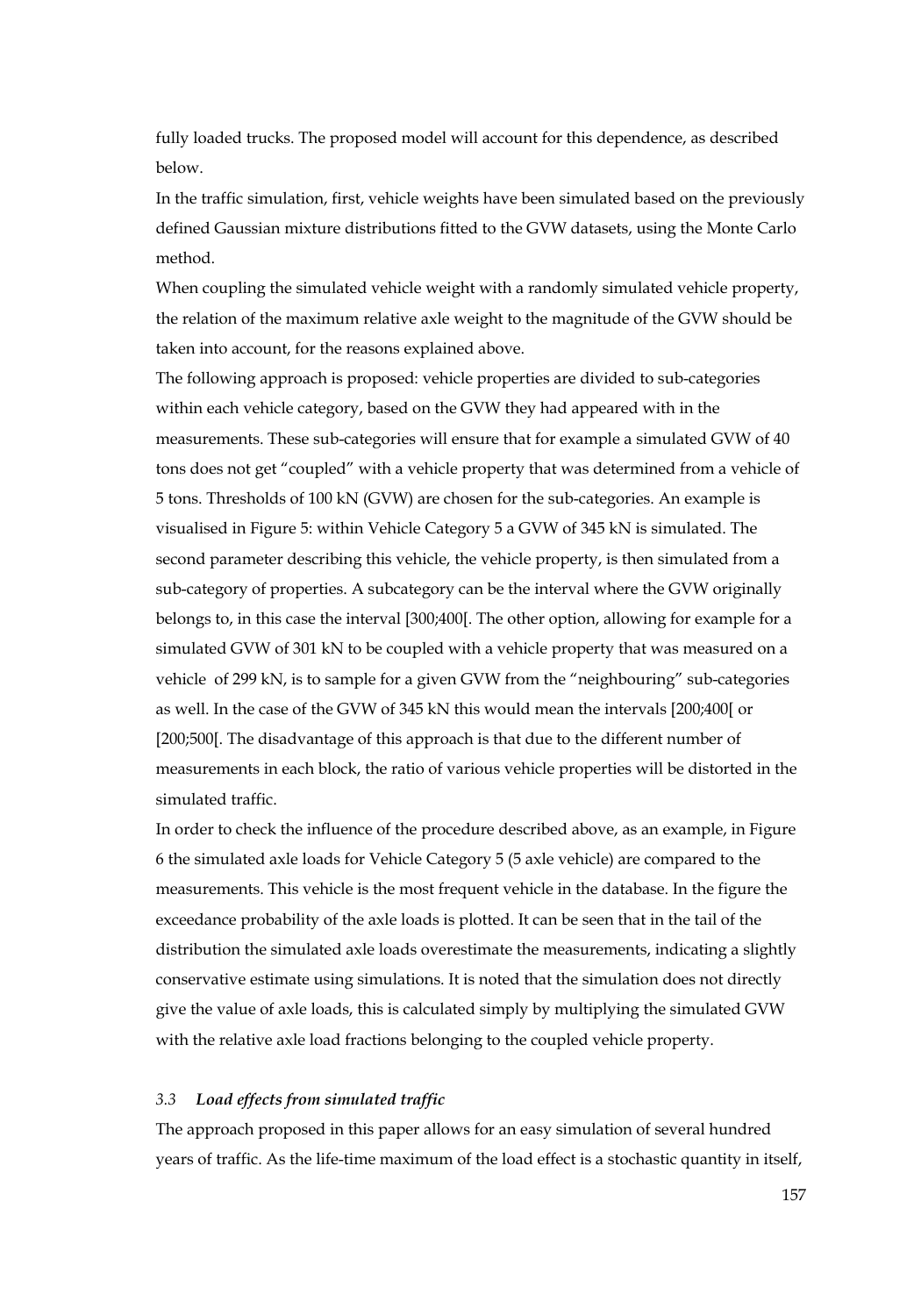

*Figure 5. Sub-division of vehicle properties to sub-categories by highest relative axle load. 5-axle vehicles* 

we carry out the simulation for the reference period multiple times. Then, using blockmaxima method, 15-year extreme values can be found.

As described in 2.2, we determine load effects caused by the simulated traffic by taking the load effect resulting from a unit-weight vehicle with same vehicle property as that of the simulated truck, and multiplying it with the (simulated) GVW. The main advantage of this approach is the reduction of computation time, allowing for simulation of several hundred years of traffic. Using each vehicle property that has appeared in the measurements, a load effect calculation for 48586 cases is needed. If all passing vehicles were to be calculated separately, for only one single simulation of the 15-year reference period the load-effect calculations would be 4.37 million. To obtain 500 15-year maxima values, 2.18 billion evaluations on the load effect would be required. Herein, the maximum bending moment in the mid-span is determined, nevertheless the algorithm could be adjusted for maximum load effect on the whole beam or for another load effect such as shear.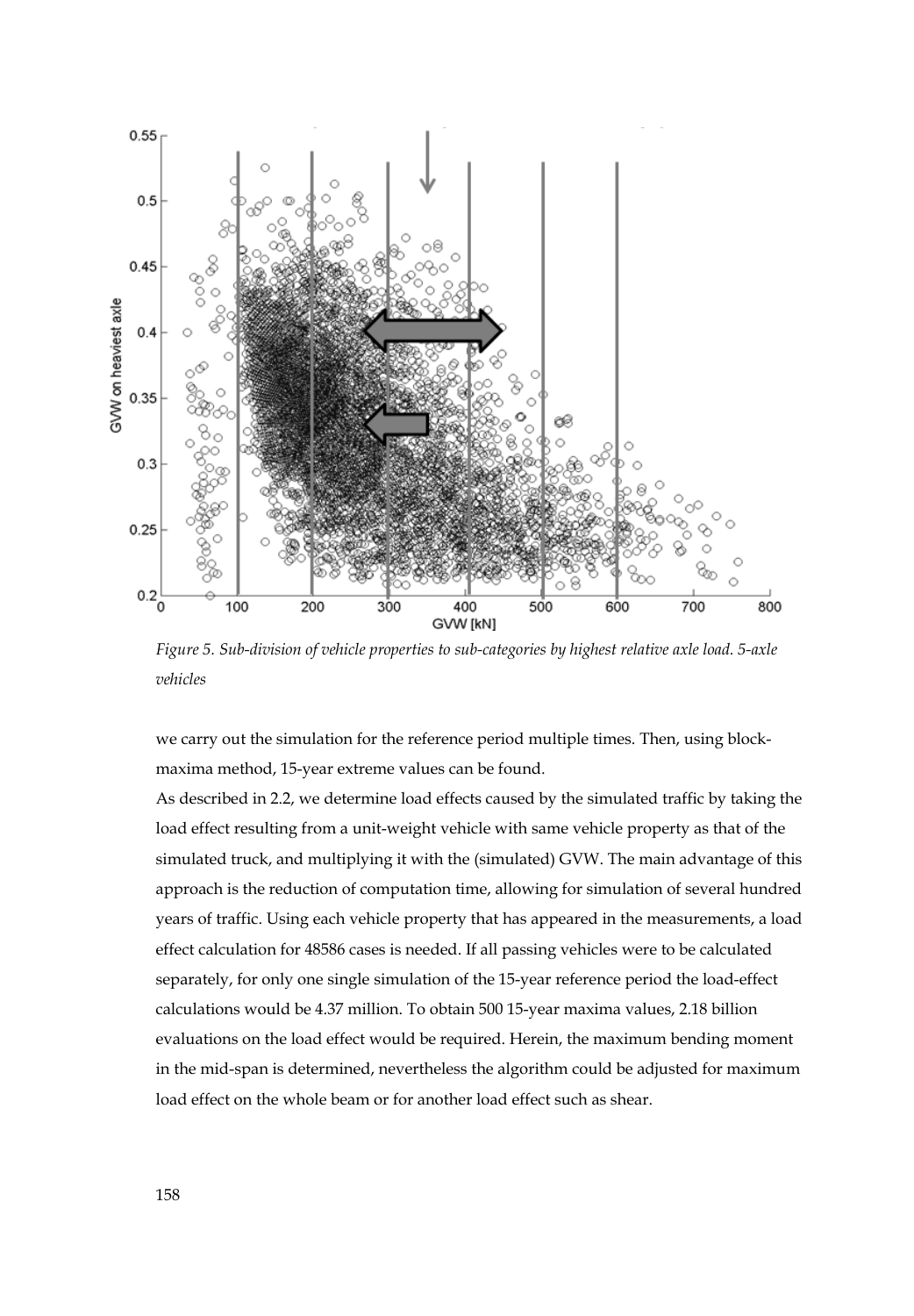

*Figure 6: Comparison of measurements and simulated axle loads, category 5* 

## *3.4 Statistical distribution of extreme load effects*

The final step of the traffic load modelling is analysis of the simulated load effects. In Figure 7 a histogram of 500 values of 15-year maximum bending moment can be seen, determined at mid-span of a 6 m span simply supported beam.

A statistical distribution is fitted to the set of extreme values which were derived from the simulations. The chosen distribution should model the *tail data* accurately, as structural failure is expected to occur due to the most extreme loads. The type of the distribution as well as the parameters should be estimated. The type is likely to be an extreme value distribution. Both a generalized extreme value distribution and a specific type of it, a Gumbel distribution is fitted to the results as well as Gaussian mixture distributions of 10 and 20 components.

In Figure 8 the exceedance-probability of the fitted distributions is plotted together with the exceedance frequency plot of the set of 15-year maxima load effect values. The Gumbel distribution appears to be an adequate fit, and is preferred because to many components in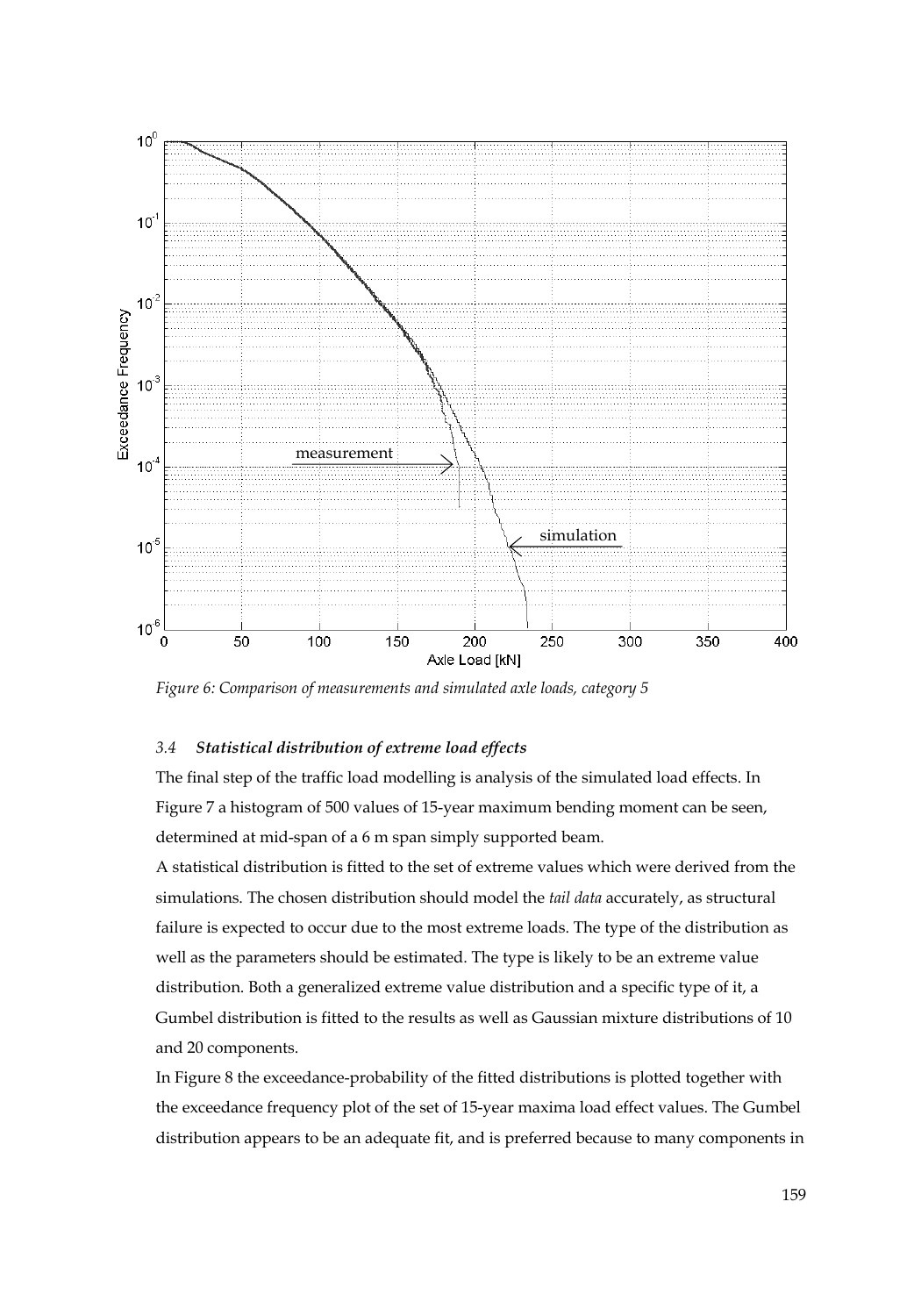

*Figure 7. Histogram of 15-year maxima bending moment [kNm]; 6m span simply supported beam* 

a Gaussian mixture make no physical sense. However we point out that the range of the design value of the maximum load effect is expected in a Level I probabilistic calculation at an exceedance probability of  $\Phi(2.5 \times -0.7) = 0.04$ , therefore determining a highly accurate fit in a range corresponding to significantly lower exceedance probabilities is not necessary. Similarly as when fitting distributions to the GVW data points gained from the WIM measurements, parameters of the distribution are determined using a maximum likelihood algorithm. A Gumbel distribution is described by two parameters, in this case a mean value of 581 kNm and standard deviation of 27.6 kNm result.

The parameters of the fitted (Gumbel) distribution are statistical variables themselves, see e.g. [Kottegoda & Rosso, 2008]. One strategy to quantify their uncertainty is to assign a standard error (i.e. standard deviation of the parameter) to each. These standard deviations correspond to confidence intervals, a range in which the parameter of our estimated distribution falls with a given probability, and therefore give an indication of the reliability of the fit, assuming that the chosen distribution is correct. For the Gumbel distribution, the standard error of the mean is 1, while for the standard deviation 0.7. These correspond to coefficients of variation of 0.002 and 0.02, relatively low values. For a more accurate procedure, confidence bounds should be observed in all steps and uncertainties should be propagated through the model.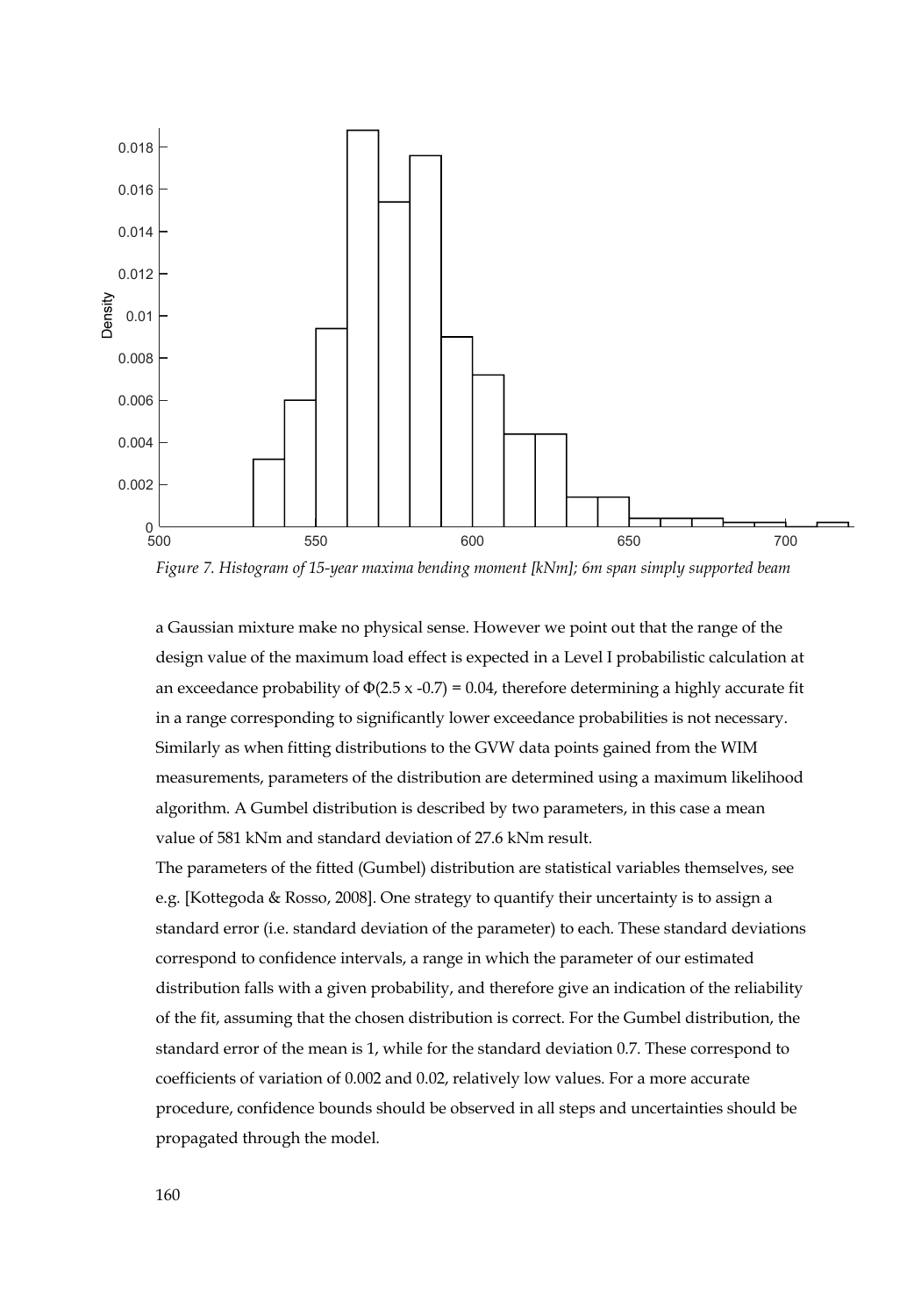

*Figure 8: Exceedance-probability plot of various distribution types fitted to 15-year bending moment maxima values (6 m span simply supported beam)* 

# **4 Comparison to load effects from Eurocode and Dutch national guidelines**

To give an indication of the possible benefit of the probabilistic model with local data, we compare the resulting load effects (in this case bending moment) to those calculated using the standard Eurocode load models, the Dutch National Annex and the Dutch Guidelines for existing structures [NEN-EN 1991-2; NEN 8700; NEN 8701]. For global analysis, the load model LM 1 of EN 1991-2 is considered.

For the comparison a 6 m span bridge is chosen, with one traffic lane, modelled as a simply supported beam. The width of the traffic lane is 3 m. The bending moments at the middle cross section will be compared, both originated from the Eurocode and from the probabilistic traffic load model.

### *4.1 Some specifics of the Dutch building code for existing structures*

In the Netherlands, as an extension to the rules of the Eurocodes, further regulations apply to existing structures. These are laid down in the codes NEN 8700 (Basis of designs) and NEN 8701 (Actions) and contain safety levels for existing structures, based on an economic optimum as well as a basic requirement for human safety. The background of the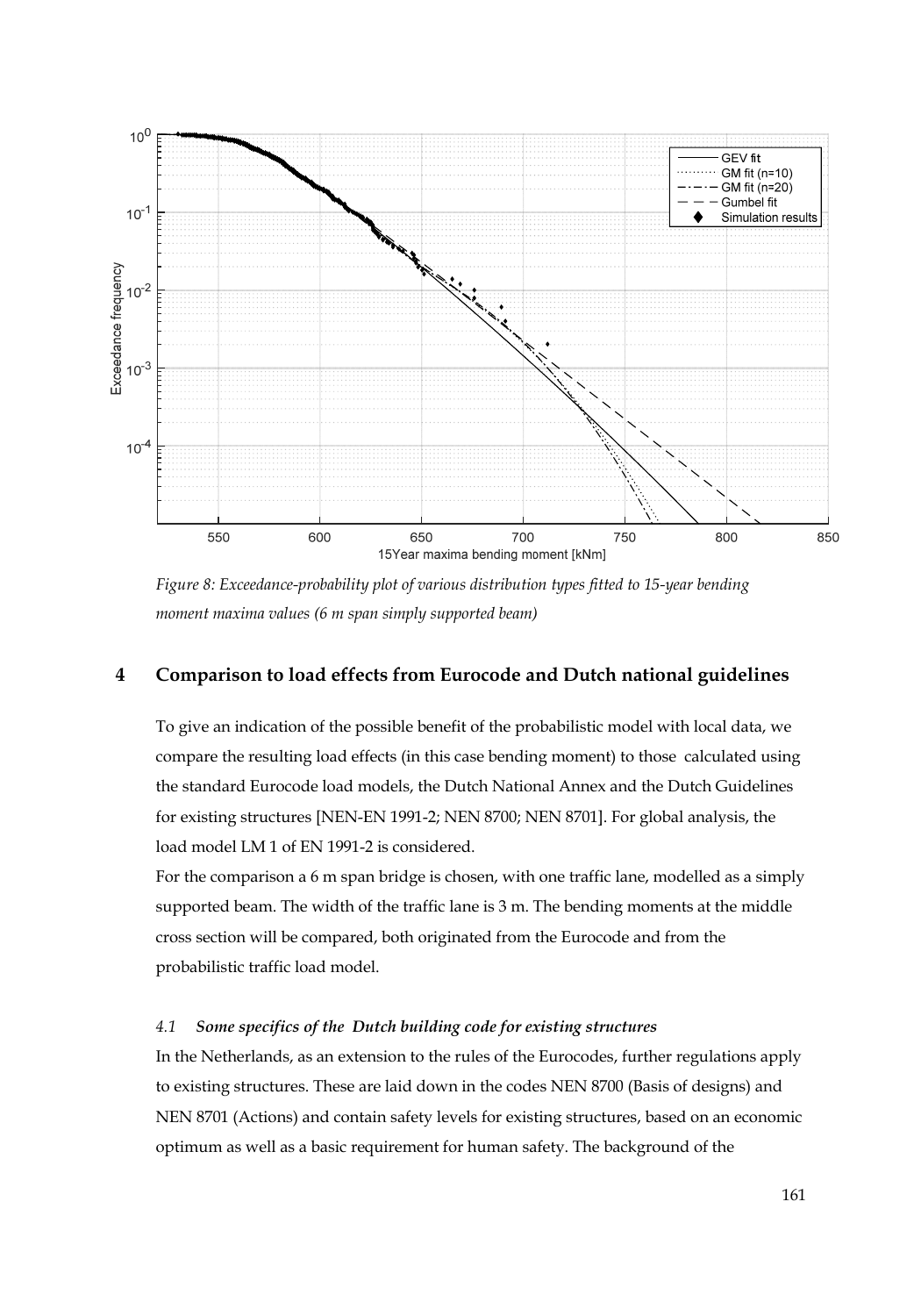adjustment is described by Steenbergen and Vrouwenvelder [2010]. In these codes, accepted probabilities of failure are defined for structures of the three consequence classes that are indicated in Eurocode EN 1990, for two different situations, 'disapproval' and 'repair'. For engineering practice, the reliability levels are translated into a partial safety factor format.

A typical short-span city bridge outside of the main highway network belongs to Consequence Class 2. For this case, the above mentioned Dutch regulations allow, for 'disapproval', for a reliability index of  $\beta$  = 2.5 for a reference period of 15 years. In Table 1 the corresponding partial factors and reliability indices are given. The safety format 6.10 a/b of EN 1990 is applied here.

|                                             | Required<br>reliability | Permanent loads        |                       | Traffic load     |
|---------------------------------------------|-------------------------|------------------------|-----------------------|------------------|
| Load combination/<br>consequence class (CC) |                         | Favourable             | Unfavourable          |                  |
|                                             | β                       | $\gamma_{\rm gi, sup}$ | $\gamma_{\rm gj,inf}$ | $\gamma_{\rm T}$ |
| Case $6.10a$                                |                         |                        |                       |                  |
| CC <sub>1</sub>                             | 1.8                     | 1.0                    | 0.9                   | 1.0              |
| CC <sub>2</sub>                             | 2.5                     | 1.1                    | 0.9                   | 1.1              |
| CC <sub>3</sub>                             | 3.3                     | 1.25                   | 0.9                   | 1.25             |
| Case $6.10b$                                |                         |                        |                       |                  |
| CC <sub>1</sub>                             | 1.8                     | 1.0                    | 0.9                   | 1.0              |
| CC <sub>2</sub>                             | 2.5                     | 1.1                    | 0.9                   | 1.1              |
| CC <sub>3</sub>                             | 3.3                     | 1.15                   | 0.9                   | 1.25             |

*Table 1. Required reliability and partial factors for existing structures at "rejection" level, according to NEN 8700* 

Specifications in the Netherlands (National annex to EN-1991-2 and NEN 8701) allow for taking into account a shorter reference period as well as the lower influence of traffic trends for a shorter remaining working life. The first load-reduction factor,  $\Psi_{t}$  accounts for the fact that the actual reference period *t* is not equivalent to the standard reference period for new structures (100 years for the case of bridges). In NEN-8701 a recommendation for these values is given, for 15 years reference period on a short-span bridge this is  $\Psi_t = 0.98$ . The second factor takes into consideration that load models were calibrated considering an increasing rate of heavy traffic in time, up to 2060. This means that when the remaining service life ends earlier than 2060, a reduction is allowed for compared to the calibrated load value. The multiplier accounting for this trend effect  $\alpha_{\text{trend}}$ , depends on the influence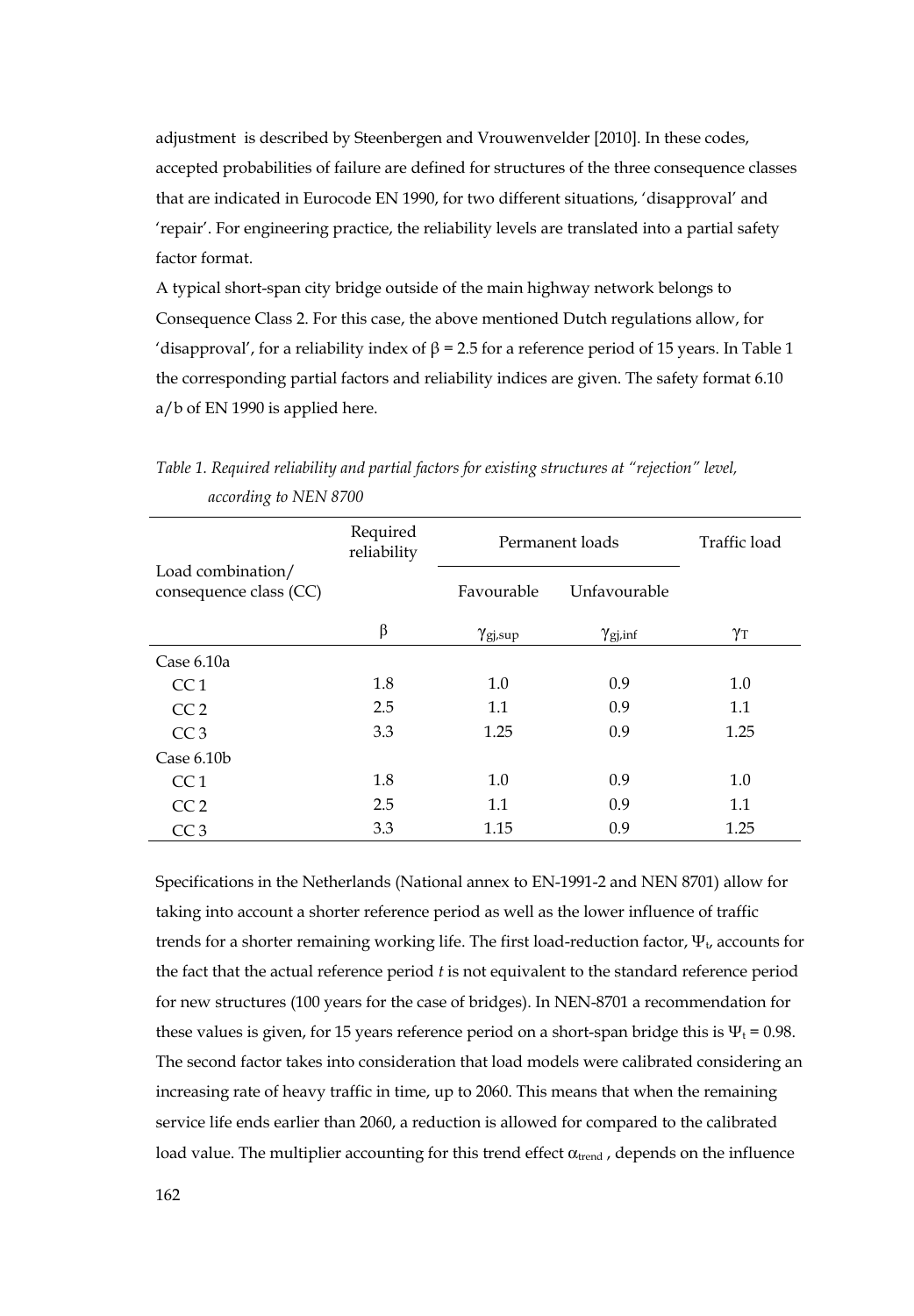length and on the year when the remaining working life ends, ranging from 0.9 (2015) to 1.0 (2060) for bridges of 20 m influence length and from 0.775 (2015) to 1.0 for 200 m influence length. Finally, a reduction is allowed for a lower number of vehicles per year  $(300 000)$ , in this case  $w = 0.98$ .

In order to compare the results of the proposed probabilistic traffic load model to the load effects which would be used in practice for this case, we adapt the above mentioned reduction factors as multipliers of LM1 from EN-1991-2. The following section will give information on their values, considering the specifics of the case.

#### *4.2 Design load based on Eurocode load model with national guidelines*

To make a realistic comparison, one should consider the load that would be used in practice to check an existing structure. Therefore the Load Model 1 of Eurocode will be multiplied by the reduction factors described in 4.1. The resulting design load is given in Table 2. Since in the proposed probabilistic load model no 'trend' is considered, to make a realistic comparison, we will also reduce the LM1 load according to NEN 8701 so that there is no trend accounted for. The bending moment at mid span from the LM1 load model, including the reduction factors can now be calculated, the results are summarized Table 3. In case we consider a traffic lane loaded on 3.6 m width, as for example in [Steenbergen *et al*., 2012], the total bending moment including factors increases slightly, to 867 kNm. The difference between the two cases is marginal, for the comparison we will use the more narrow lane.

| Length                            | $\lceil m \rceil$       | 6            |
|-----------------------------------|-------------------------|--------------|
| Design life                       | [years]                 | 100          |
| Reference period                  | [years]                 | 15           |
| heavy traffic / 2 months          |                         | $4.86E + 04$ |
| heavy traffic / year              |                         | $2.92E + 05$ |
|                                   | Factors                 |              |
| Factor for lower number of trucks | Ψ                       | 0.98         |
| Factor to account for no trend    | $\alpha_{\text{trend}}$ | 0.967        |
| Shorter time (NEN 8701)           | $\Psi_t$                | 0.98         |
| <b>Total reduction factor</b>     |                         | 0.929        |

*Table 2. Reduction factors for EN-NEN load model*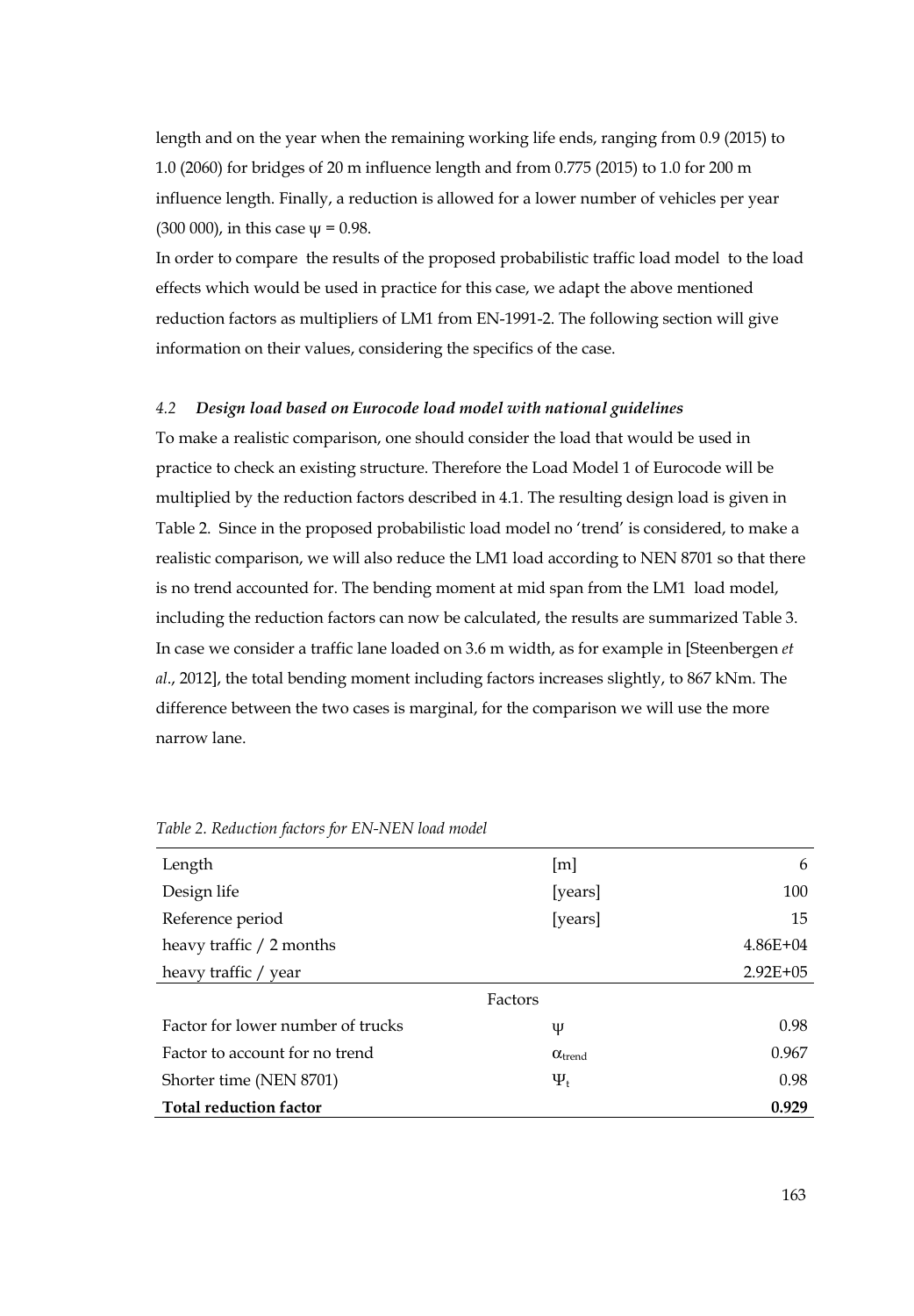| Moment from loads                            | [kNm] |       |  |
|----------------------------------------------|-------|-------|--|
| Tandem loads - Characteristic                |       | 720   |  |
| Distributed load (3m width) - Characteristic |       | 121.5 |  |
| Total characteristic                         |       | 841.5 |  |
| Partial factor for traffic load (NEN8701)    | ŀ1    | 1.10  |  |
| Reduction factors                            | ŀ1    | 0.929 |  |
| Moment including factors                     | [kNm] | 860   |  |

*Table 3. Design bending moment at mid-span, neglecting effect of trend [kNm]* 

## *4.3 Design load based on probabilistic traffic load model*

To obtain the design load effect from the proposed probabilistic traffic load model, additional stochastic parameters should be considered. These are described in the following paragraphs and it is shown how to include these variables when determining the design load.

The dynamic response of the structure amplifies the effect of vehicle loading. A commonly used, simplified model to account for this behaviour is the dynamic amplification factor (DAF), a multiplier of the static load. The load effect values resulting from the traffic simulation model do not account for this effect, which therefore has to be included in the further steps. The dynamic amplification is considered to be a stochastic parameter. Multiple studies address the topic of the DAF [Caprani, González, Paraic, & O'Brien, 2011; Gonzalez et al., 2009; Steenbergen *et al*., 2012]. In this paper, we adapt the results of the literature study carried out for a research project of TNO, commissioned by the Dutch Ministry of Infrastructure [Steenbergen *et al*., 2012]. We consider a normally distributed DAF with a mean value of 1.1 and a variation coefficient of 0.1.

The model uncertainty for the load effect,  $\theta_M$ , takes into account the difference between the model and reality when converting a load to load effect. The recommended value from [Vrouwenvelder, Marková, & Holický, 2001] is a normal distribution N(1.0, 0.1). A small statistical uncertainty  $\theta_{Stat}$  is accounted for, since the design value of the traffic load (see Table 5) is still within the empirical distribution function of the simulated 15-year maxima. The values of the variables are given in Table 4.

The design value of the total extreme load must be determined including these variables. For this, a semi-probabilistic approach is adopted, assuming the standard importance factor  $\alpha$  = 0.7 for the load. The acceptable maximum exceedance probability of the load is described by (3). For the required reliability  $β = 2.5$ , the corresponding exceedance probability is  $P_d = 0.04$ .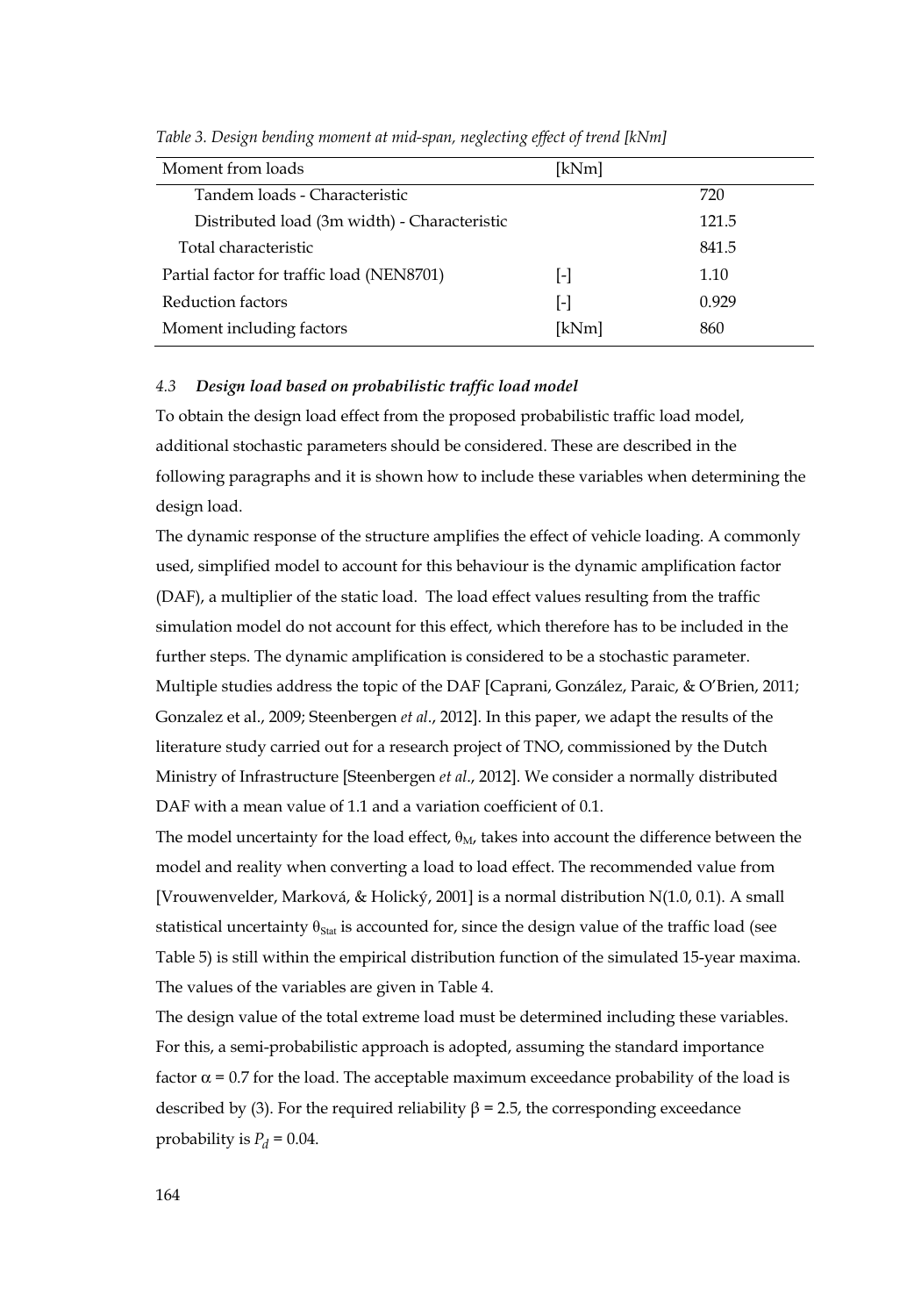$$
P_d = \phi(-\alpha \beta) \tag{3}
$$

The value of the traffic load corresponding to  $P_d$  is determined with the help of Prob2B® reliability software. First, the limit state equation (4) is defined. When the design load  $S_d$  is exceeded, the limit state equation assumes a negative value. Therefore, in the second step we search for the value of  $S_d$  which results in a failure probability equal to the allowed exceedance probability *Pd* .

$$
Z = S_d - S_T \Theta_{\text{Stat}} \Theta_M DAF \tag{4}
$$

The resulting design load is  $S_d = 818$  kNm. This is marginally, 5% lower than the load allowed for according to the standards (see Table 3),  $S_{NEN-EN}$  = 860 kNm. The design values of the random variables are summarized in Table 5.

| Variable                        | Sign             | Distribution | Mean | Stand, Dev. |
|---------------------------------|------------------|--------------|------|-------------|
| Dynamic amplification           | DAF              | Normal       | 1.1  | 0.10        |
| Statistical uncertainty         | $\theta_T$       | Normal       | 1.0  | 0.05        |
| Model uncertainty - load effect | $\theta_{\rm M}$ | Normal       | 1.0  | 0.10        |

*Table 4. Model factor for probabilistic load model* 

| Table 5. Design value of random variables resulting from probabilistic calculation |  |  |  |  |  |  |  |  |  |
|------------------------------------------------------------------------------------|--|--|--|--|--|--|--|--|--|
|------------------------------------------------------------------------------------|--|--|--|--|--|--|--|--|--|

| Variable                        | Sign             | Design value |
|---------------------------------|------------------|--------------|
| Dynamic amplification           | DAF              | 1.2          |
| Statistical uncertainty         | $\theta_{\rm T}$ | 1.03         |
| Model uncertainty - load effect | $\theta_{\rm M}$ | 1.11         |
| Traffic loading                 | $S_{\rm T}$      | 595.90       |
| Design traffic load             | $S_d$            | 818.00       |

## **5 Summary and conclusions**

In this paper, a probabilistic traffic load model for short-span bridges has been presented and demonstrated for a case of a 6 meter span bridge. We proposed a method that uses local WIM data and is capable of simulating several thousands of years of traffic as well as the resulting load effects. Measurement data was analysed and categorized by number of axles. Gross vehicle weights were described by statistical distributions (Gaussian mixture). As a basis of the proposed method, we have defined the *vehicle property* and described traffic by coupling this attribute to simulated vehicle weights. The proposed model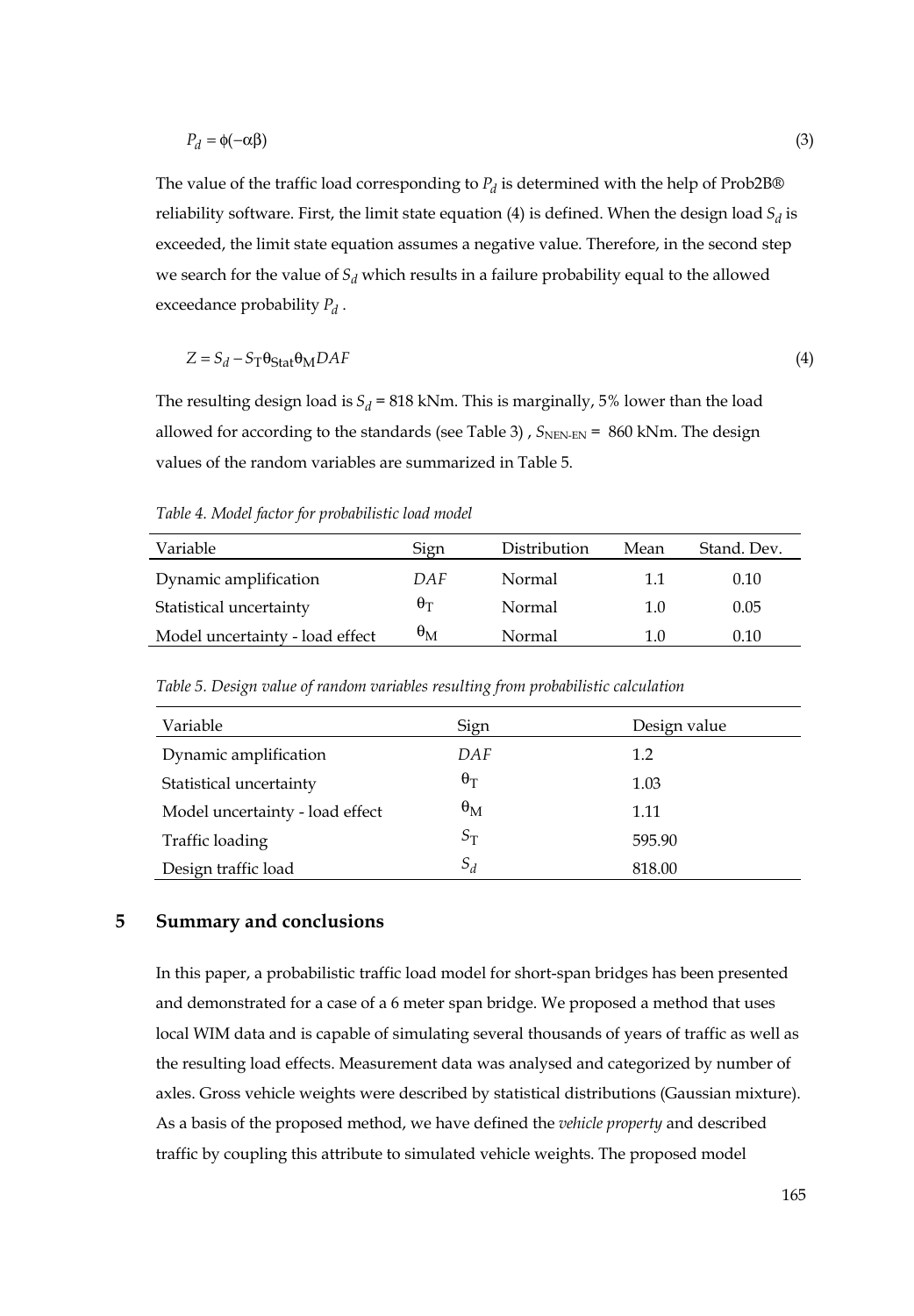accounts for a practical relationship between the weight of a vehicle and the distribution of total weight among the axles. By assigning a load-effect multiplier to each vehicle property, a series of load effects caused by the simulated traffic could directly be obtained from the model. The maximum load effect values for the reference period of interest, for example 15 years according to the Dutch regulations for existing structures, were collected from the results, and the statistical distribution of this maximum load effect was estimated. Calculations were carried out for a 6 m span bridge. The design value of the load effect was determined, considering dynamic amplification and model uncertainties. The acceptable exceedance probability of the load corresponds to the reliability index  $\beta$  = 2.5, based on national standards for existing structures in the Netherlands. The obtained design value was compared to the design value according to the Eurocode supplemented by regulations for the Netherlands (Dutch National Annex and NEN 8700 and NEN 8701 codes for existing structures). Having considered the reduction factors allowed for in the above mentioned norms, the probabilistic load model using WIM data from a recent measurement campaign gave a design load effect that is marginally (5%) lower than prescribed by the current standards.

Two domains for future research are on the one hand studying validity of the assumptions, on the other hand extending the model. The main assumptions to verify and possibly further develop the model based on these, are: (a) validity of the sub-categorization within vehicle categories for GVW-sampling; (b) further study inclusion of vehicles with over 8 axles; (c) investigate whether truck configurations are an adequate representation of a population within a vehicle category. Valuable extension to the traffic load model could be: (d) consider lateral load distribution in an upgraded traffic load effect model; (e) observe multiple cross sections of the beam instead of only the middle one; (f) study different influence lines, e.g. for the shear force near the supports; (g) investigate the influence of weight-limitation and law-enforcement on the maxima load–effect distribution. Furthermore, considering multiple spans and possibly locations, more generic conclusions could be drawn about the magnitude of traffic loading on short-span city bridges. Finally, given the questionable quality of recorded measurements, a deeper investigation into the WIM system adequate for city traffic conditions should be carried out.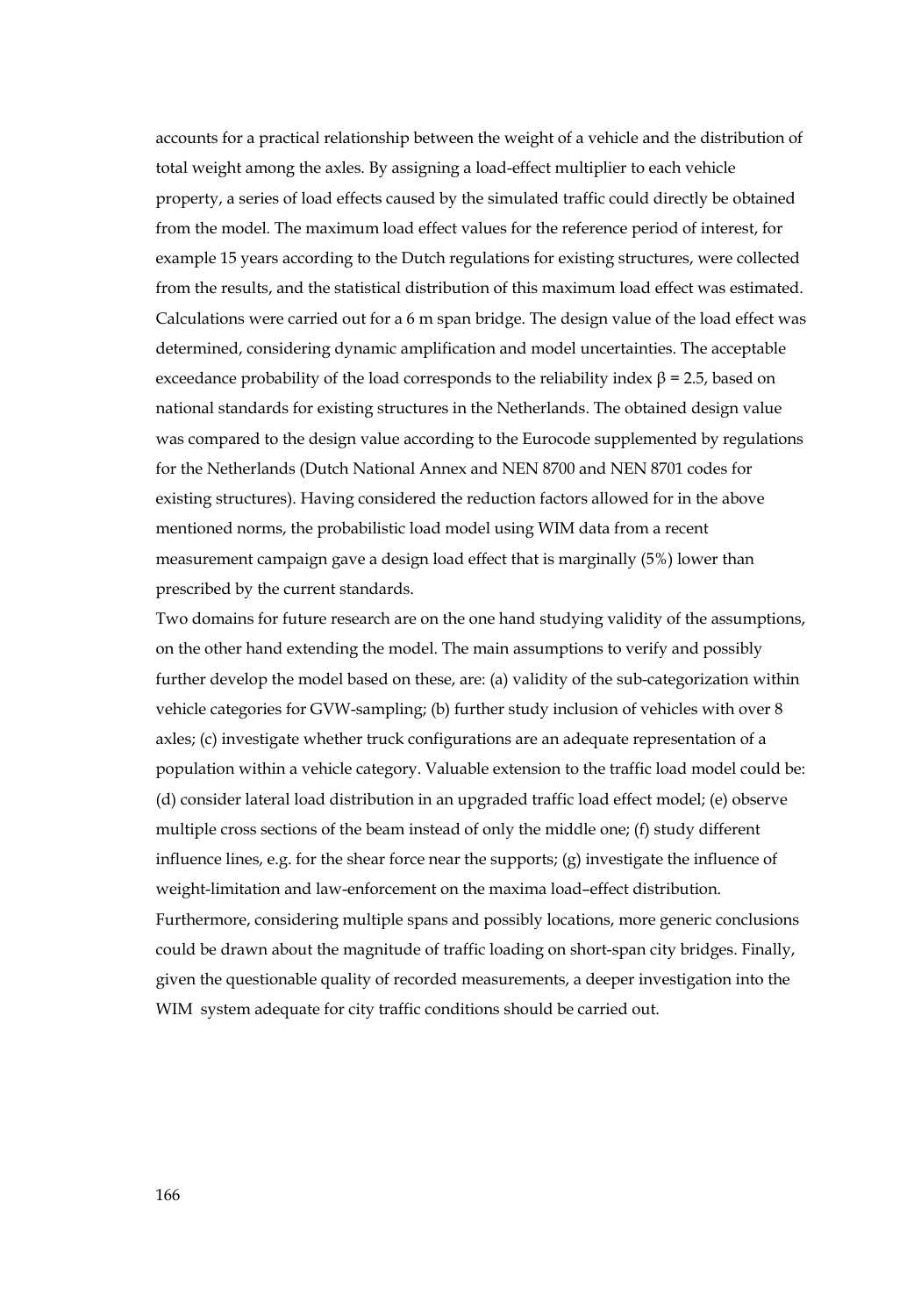# **Literature**

- Caprani, C. C. (2005). Probabilistic Analysis of Highway Bridge Traffic Loading. National University of Ireland, University College Dublin.
- Caprani, C. C., González, A., Paraic, R., & O'Brien, E. J. (2011). Assessment dynamic ratio for traffic loading on highway bridges. *Structure and Infrastructure Engineering*, 8, 295– 304. http://doi.org/15732471003667645
- Enright, B. (2010). Simulation of Traffic Loading on Highway Bridges. Dublin Institute of Technology.
- Enright, B., & O'Brien, E. J. (2013). Monte Carlo simulation of extreme traffic loading on short and medium span bridges. *Structure and Infrastructure Engineering*, 9(12), 1267– 1282. http://doi.org/10.1080/15732479.2012.688753
- European Commission. (2003). EN 1991-2 Eurocode 1: Actions on Structures Part 2: Traffic loads on bridges [from Dutch].
- European Committee for Standardisation. (2002). EN 1990. European Committee for Standardisation.
- European Committee for Standardisation. (2005). EN 1991 Annex A2: Application for bridges. European Committee for Standardisation.
- Gonzalez, A., Znidaric, A., Casas, J. R., Enright, B., Obrien, E., Lavric, I., & Kalin, J. (2009). Recommendation on dynamic amplifcation allowance, *Deliverable D10*.
- Hellebrandt, L. (2014). Structural Reliability of Existing City Bridges Analysis with Monte Carlo simulation including a load model based on weigh-in-motion measurements [unpublished thesis]. Technical University of Delft.
- Kottegoda, N. T., & Rosso, R. (2008). *Applied Statistics for Civil and Environmental Engineers*. John Wiley & Sons, Inc.
- Kozikowski, M. (2009). WIM Based Live Load Model for Bridge Reliability. University of Nebraska at Lincoln.
- Normcommissie 351001. (2011a). NEN 8700 [Assessment of existing structures in case of reconstruction and disapproval - Basic rules] Dutch. Delft: Nederlandse Normailsatieinstituut.
- Normcommissie 351001. (2011b). NEN 8701 [Assessment of existing structures in case of reconstruction and disapproval - Actions] Dutch. Delft: Nederlandse Normailsatieinstituut.